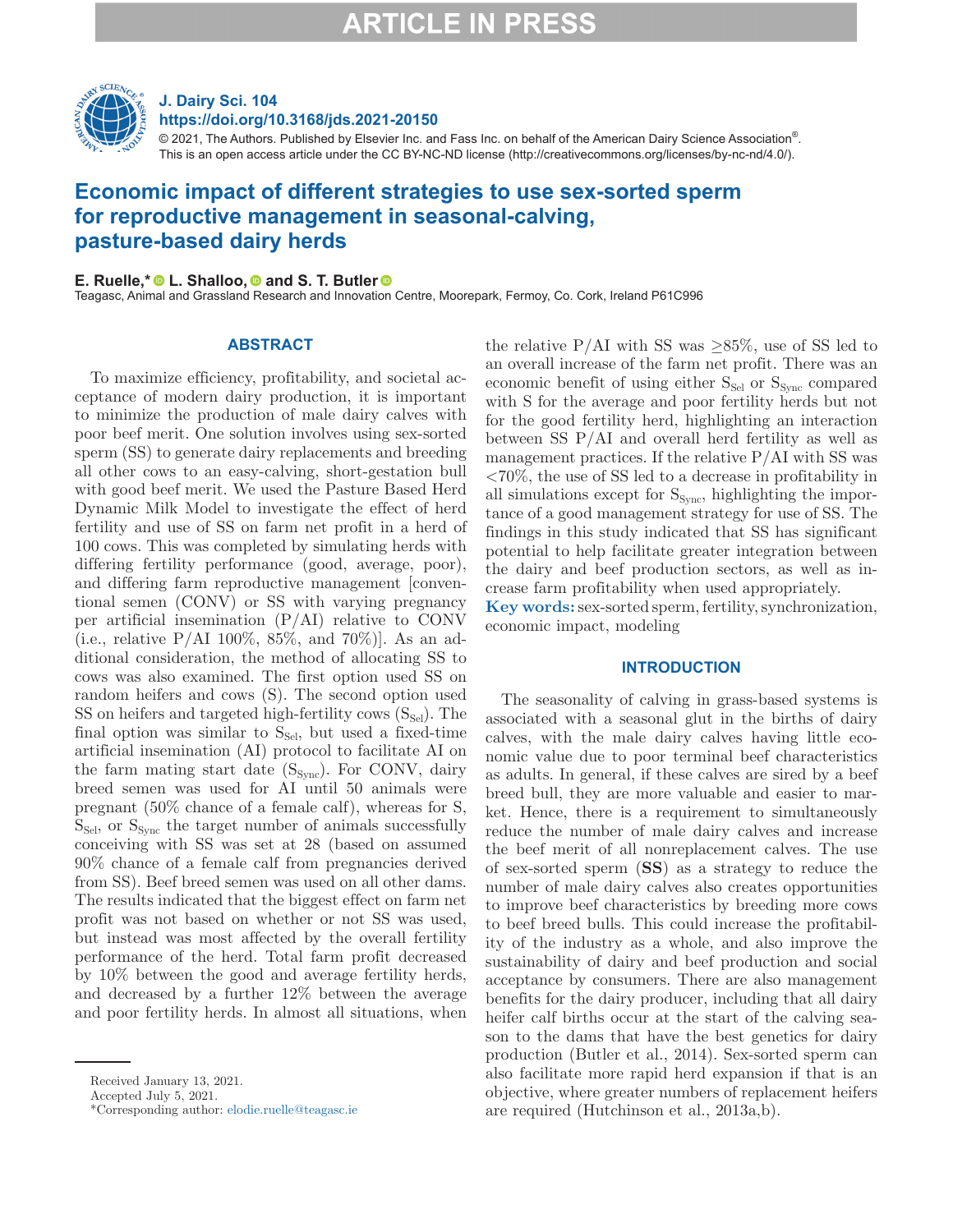#### Ruelle et al.: ECONOMIC IMPACT OF SEXED-SEMEN USAGE

Flow cytometry was identified as a reliable method to distinguish populations of X- and Y-chromosomebearing sperm over 30 yr ago (Garner et al., 1983). Numerous refinements to the procedure have taken place to facilitate the commercial application of this technology (Vishwanath and Moreno, 2018) and now consistently produce a sex bias of approximately 90% in resulting offspring. However, there are the 2 following unfavorable effects of using SS: (1) the price premium for SS compared with conventional semen (**CONV**) straws and (2) reduced pregnancy per AI (**P/AI**) for SS compared with CONV (Oikawa et al., 2019; Drake et al., 2020; Maicas et al., 2020). Poor fertility with SS reflects a combination of damage to the sperm cells during the sorting process and fewer sperm cells per straw compared with CONV. The reduction in fertility performance is particularly problematic in seasonal dairy production systems where the importance of reproduction is greater than in year-round calving systems (Veerkamp et al., 2002; Shalloo et al., 2014). In seasonal pasture-based dairy production systems, excellent fertility is required to generate a compact calving period that coincides with the onset of spring pasture growth, enabling greater pasture utilization, longer lactations, increased milk production, and increased profitability. Hence, the majority of the herd must establish pregnancy early in the breeding season (Macmillan, 2002), and replacement heifers must enter the lactating herd at the start of the calving period.

The requirement that both excellent herd fertility performance is achieved and that nonreplacement offspring have good beef merit requires the available options to be evaluated from an economic perspective. The options available to dairy farmers are as follows:

- to continue using CONV to generate replacement female stock, and accepting that this strategy will result in approximately 50% of the resulting offspring being male dairy calves with poor beef merit;
- using SS across the herd, with an expected decline in herd phenotypic fertility performance (later average calving date, greater replacement rate);
- targeting use of SS on dams expected to have better inherent fertility performance (younger dams, better genetics for fertility, greater DIM at AI, greater BCS);
- targeting use of SS as outlined above, but with the inclusion of a synchronization program to facilitate AI with SS on the farm mating start date, thereby increasing the number of insemination opportunities within the breeding season, and thus mitigating the risk of reduced conception rates.

The objective of this paper was to investigate the economic impact of different SS usage strategies across a range of different scenarios in herds with varying fertility performance.

### **MATERIALS AND METHODS**

### *Model Presentation*

The Pasture Based Herd Dynamic Milk Model (**PBHDM**; Ruelle et al., 2015) model is a dynamic, stochastic agent-based model developed in C++. The model simulates all of the main aspects of the life of an animal from birth to culling and death through several different submodels (Ruelle et al., 2016). The submodels of PBHDM include fertility, intake, animal growth, BCS change, and milk production. The model predicts the production of standard milk, fat, and protein yield. The simulation of the milk production per day is calculated based on an interaction between the energy and protein intake by the cow, BCS change, and the individual animal's potential milk yield. The model simulates each individual animal's intake at grazing, which is primarily dependent on the animal characteristics, but is also dependent on supplementation, grass availability, and quality. Grass growth is simulated with a daily time step that considers weather, management, and soil N dynamics (Ruelle et al., 2018).

The economic aspect of the model is based on the Moorepark Dairy Systems Model (MDSM; Shalloo et al., 2004) which has been fully integrated into the PB-HDM since 2019. It is a stochastic budgetary simulation model with the objective of simulating pasture-based milk production systems across a range of sustainability and profitability indicators when changes are made to the farm. The model can test the effect of various institutional, economic, and technical changes within the Irish dairy industry. Examples where the model has been used include the development of an economic grass selection ranking index (McEvoy et al., 2011) or the evaluation of different expansion strategies across a 15-yr time horizon (McDonald et al., 2013). The model integrates animal inventory and valuation, milk production, feed requirement, land and labor utilization, and economic analysis. The model takes into account the variable costs (fertilizer, contractor charges, medical and veterinarian, AI, silage, and reseeding), fixed costs (machinery maintenance and running costs, farm maintenance, car, telephone, electricity, and insurance), and commodity prices (calf, milk, and cow). Outputs from the model include the detailed costs and receipts, profitability, as well as physical outputs such as the feed budget from the overall farm.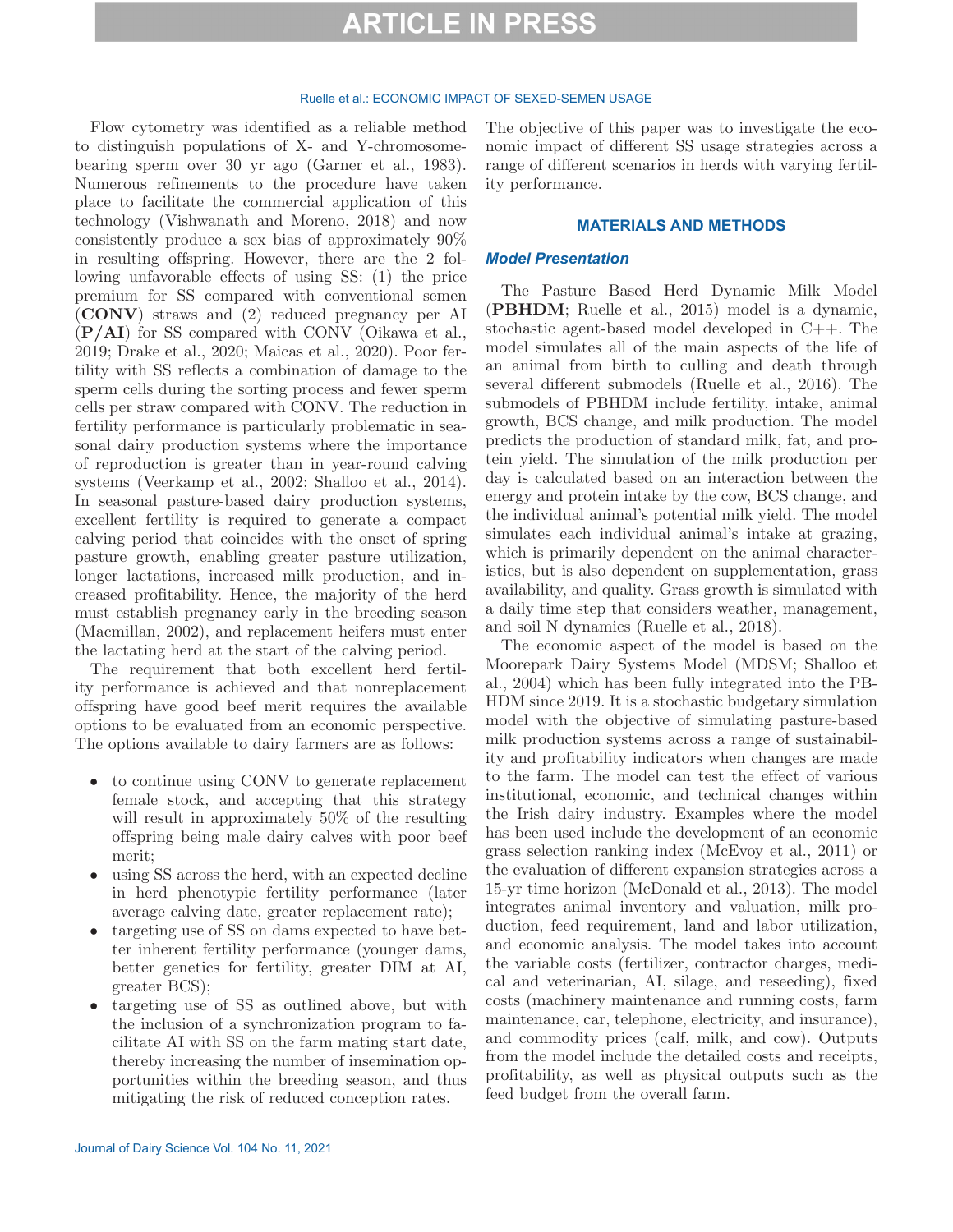### Ruelle et al.: ECONOMIC IMPACT OF SEXED-SEMEN USAGE

### *Genetic Inputs and Economic Breeding Index*

The economic breeding index (**EBI**) is the Irish breeding index, which was launched in February 2001 to identify genetically superior animals to increase profitability within Irish dairy herds (Veerkamp et al., 2002). The EBI is expressed as expected profit  $(\epsilon)$  per lactation of the progeny of the animal in question, and the genetic merit values of the component traits are expressed as PTA. The inputs of the model are based on the EBI of 2018 (ICBF, 2017, 2018), which comprises the 7 following subindexes: production (34% contribution to the overall EBI value), fertility [contribution of 34%; calving interval in days  $(PTA_{CIV})$ ,  $-€12.59$ ; survival  $\%$  (**PTA**<sub>long</sub>),  $\epsilon$ 12.01), calving (contribution of 10%), beef (contribution of 8%), maintenance (contribution of 6%), management (contribution of 5%), and health (contribution of 3%). The production subindex is made up of 3 PTA, representing the milk yield [economic weight of  $-€0.09/kg$  (**PTA<sub>MY</sub>**), contribution of 8.9%], protein yield [economic weight of  $\epsilon$ 5.58/kg (**PTA**<sub>prot</sub>), contribution of 17.9%], and fat yield [economic weight of €2.08 per kg ( $\text{PTA}_{\text{fat}}$ ), contribution of 7%].

Genetic information used as inputs in the PBHDM model include PTA values for milk production traits  $(PTA_{MY}, PTA_{prot}, and PTA_{fat}; Ruelle et al., 2019)$  and fertility traits ( $\text{PTA}_{\text{CIV}}$  and  $\text{PTA}_{\text{long}}$ ).

## *Simulations*

*Description of the Genetic Scenarios.* Genetic merit for fertility traits was used in the simulations to generate categories of animals with good phenotypic fertility ( $\text{PTA}_{\text{CIV}} = -1.25$  and  $\text{PTA}_{\text{long}} = 1.00$ ; average P/AI at first insemination for cows was 60% within the model), average phenotypic fertility ( $\text{PTA}_{\text{CIV}} = 2.00$ and PTA<sub>long</sub> =  $-1.50$ ; average P/AI at first insemination for cows was 47% within the model), or poor phenotypic fertility ( $PTA_{CIV} = 4.00$  and  $PTA_{long} =$ −3.00; average P/AI at first insemination for cows was 37% within the model). As the model can only predict the percentage chance of AI success for cows, a fixed percentage AI success was set for heifers (75%, 70%, and 65% for the heifers with good, average, and poor fertility, respectively).

*Description of the Insemination Scenarios.*  For each fertility scenario, the utilization of CONV or SS was simulated. In the CONV simulation, CONV semen was used until 50 animals were pregnant, and then beef breed semen was used for the remaining animals in the herd. For SS, 3 different scenarios were simulated, but in each scenario, dairy breed SS sperm straws were used until 28 cows became pregnant (90% chance of female calf with SS). This was to ensure that the planned number of dairy heifer calves generated in all scenarios were approximately equal.

In the first sexed scenario (**S**), the first animals detected in estrus, irrespective of their likely fertility performance, were inseminated with SS until 28 animals were pregnant, and then beef semen was used for the remaining inseminations. In the second SS scenario ( $S_{\text{Sel}}$ ), SS was used only on selected animals with high predicted chance of successful conception following insemination (calculated by the model). As heifers typically have greater P/AI than cows, SS was first prioritized for heifers. For lactating cows, the likelihood of pregnancy establishment was calculated by the model, assuming CONV was used at AI (based on BCS, DIM, and previous calving difficulty), and only those that were predicted to have a high likelihood of successful pregnancy establishment were inseminated with SS  $(\geq 63\%, \geq 50\%, \text{ and } \geq 40\% \text{ in the good, average, and})$ poor herd fertility scenarios, respectively). This corresponded to a predicted mean increase of 3% in P/AI at first insemination for each group. Once 28 selected animals (heifers or lactating cows) were pregnant, all remaining inseminations were with beef semen. The third sexed scenario was largely similar to  $S_{\text{Sel}}$  in targeting animals with better potential fertility outcome, but included use of fixed-time AI synchronization (S<sub>Sync</sub>). In this scenario, the selected high-fertility dams (heifers and lactating cows) were synchronized to be inseminated with SS on the first day of the seasonal breeding period. The selection criteria for a cow to be synchronized was the same as the  $S_{\text{Sel}}$  scenario.

*P/AI Reduction Due to SS.* A correction factor to account for reduced likelihood of successful pregnancy establishment for SS AI events was applied by assuming that the mean P/AI for SS would be 85% of that achieved with CONV, which is in line with recent large field trials conducted in Ireland (Maicas et al., 2019, 2020; Drake et al., 2020). As there was considerable herd-to-herd variation in the  $P/AI$  of SS relative to CONV in these field trials (Drake et al., 2020), scenarios with  $100\%$  relative P/AI (i.e., no reduction in fertility) or  $70\%$  relative P/AI (marked reduction in fertility) were also examined in the current study. For pregnancies that were successfully established, the probability of a female calf when using SS was set to 90% (Vishwanath and Moreno, 2018). The price of conventional, sexed, and beef semen straws included in the model were €18, €38, and €6, respectively, with an additional flat rate AI service cost of  $\epsilon$ 7/insemination. The cost of synchronization using a progesterone-Ovsynch protocol (Drake et al., 2020) was €30/cow.

*General Assumptions in Simulations.* The simulations were performed based on a time series of weather data from the Moorepark weather sta-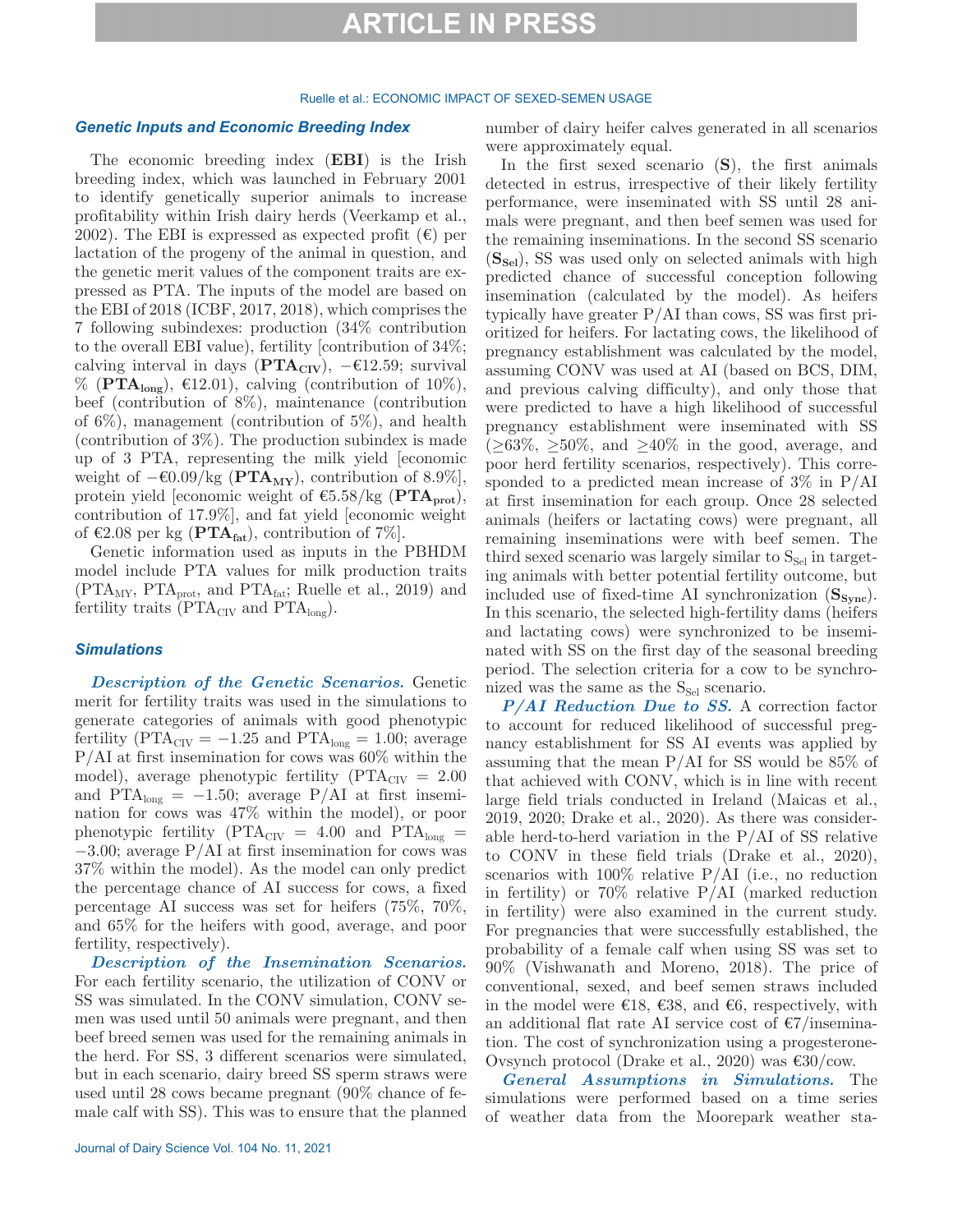#### Ruelle et al.: ECONOMIC IMPACT OF SEXED-SEMEN USAGE

tion (52°10′14.5″N, 8°14′34.9″W) over a 17-yr period (2003–2019). Each simulation was run 1,000 times to avoid false results due to the stochasticity of the model related to probabilities for different variables (e.g., submission for AI, P/AI, death, and culling).

The size of the herd was fixed at 100 cows. Heifers not pregnant after the end of the breeding period were immediately sold for €565 based on current values. Cows not pregnant after the end of the breeding period were sold at dry off (d 348 of the year) for  $\epsilon$ 500. If there were not enough gestating cows and heifers by December 31 to reach the minimal number of animals required for the subsequent year, replacement heifers were purchased for €1,550 (Shalloo et al., 2014) to maintain the herd size of 100 cows. To create this purchased heifer, a random existing gestating heifer from the farm was duplicated. Any parity 10 cow was culled on the December 31, irrespective of her gestation status, at the price of  $\epsilon$ 500. If the total number of gestating animals was greater than the maximum number of animals allowed on the December 31, some gestating cows and heifers (but not those inseminated with SS) were sold for the price of €1,000 (industry consultation) and €1,550, respectively. Male dairy calves and crossbreed beef calves were sold at 3 wk of age with a value differential of  $\epsilon$ 150 ( $\epsilon$ 0 and  $\epsilon$ 150, respectively).

All costs, including silage making costs and fertilizer costs, were included in the model based on the current (2020) costs in Ireland, and were generated based on industry consultation. These costs included concentrate at  $\epsilon$ 280/t, fertilizer nitrogen at  $\epsilon$ 200/t, and silage contractor costs at €100 per ha.

The grazing period was fixed for each year, and each simulation was run between February 10 and the November 17. Fertilizer N use was 200 kg/ha per year. Base milk price was set at 29 cents/L (**c/L**; 3.3% protein and 3.6% fat). The insemination period lasted from April 20 to July 13. If not enough silage was generated on the farm, additional silage was purchased for  $\epsilon$ 175/t of DM, including all fixed and variable costs associated with silage production and including a utilization factor of 75% (Shalloo et al., 2004). All costs and prices included in the model were based on the most up-todate and relevant information available at the time of the simulation.

Sensitivity to milk price was tested at milk prices of  $26 \text{ c/L}$  and  $32 \text{ c/L}$ , but milk price did not change the economic impact of any of the scenarios examining the utilization of SS; therefore, these data are not presented in this paper. This paper did not simulate genetic gain associated with the scenarios modeled, as the primary goal was to focus on the effect of the use of SS at different levels of herd phenotypic fertility performance,

Journal of Dairy Science Vol. 104 No. 11, 2021

and genetic merit for fertility traits was used to create herds with divergent phenotypic fertility performance.

### **RESULTS**

The main results of the simulation are presented in Tables 1 and 2. Table 3 presents the P/AI for inseminations with dairy and beef semen in cows and heifers in the different herd fertility levels, relative P/AI for SS, and reproductive management strategies. Figure 1 presents the variation in profitability (within and between years) for the different scenarios investigated.

## *CONV System*

As herd genetics for fertility reduced, the mean calving date of the herd was delayed from February 11 for the good fertility herd to February 15 and 17 for the average and poor fertility herds, respectively. The change in mean calving date was relatively small because if the farmer did not have 100 cows to calve, heifers were purchased that would calve at the start of the calving period to satisfy model assumptions. This may not always be feasible in practice, as pregnant heifers with an expected calving date at the start of the calving period may not be available, and would instead need to be replaced with later calving purchased animals (cows or heifers). Hence, the change in mean calving date as a consequence of having either an average or poor fertility herd would be greater. In seasonal-calving systems, a delay in mean calving date can lead to a decrease in farm profitability due to asynchrony between feed demand and the seasonal grass supply (Shalloo et al., 2014). The average replacement rate increased from 19% for the good fertility herd to 25% and 32% for the average and poor fertility herds, respectively. The average numbers of CONV straws used were 176 (81 dairy, 95 beef), 203 (99 dairy, 104 beef), and 227 (117 dairy, 110 beef) for the good, average, and poor fertility herds, respectively. Out of the 100 lactating cows, the total number in-calf at the end of the breeding period was 90, 83, and 74 for the good, average, and poor fertility herds, respectively. The net number of surplus gestating animals was  $2, -2, \text{ and } -8, \text{ respectively.}$ Average standard milk production per lactation was 6,655 kg for the good fertility herd. The average and poor fertility herds produced 141 and 275 kg less milk per cow per lactation, respectively, due to the younger parity structure of the herds.

The average farm profit was  $\epsilon$ 98,280 per year for the good fertility herd. The decrease in fertility reduced farm profit by approximately 10% for the average fertility herd (farm profit of €88,506) and 21% for the poor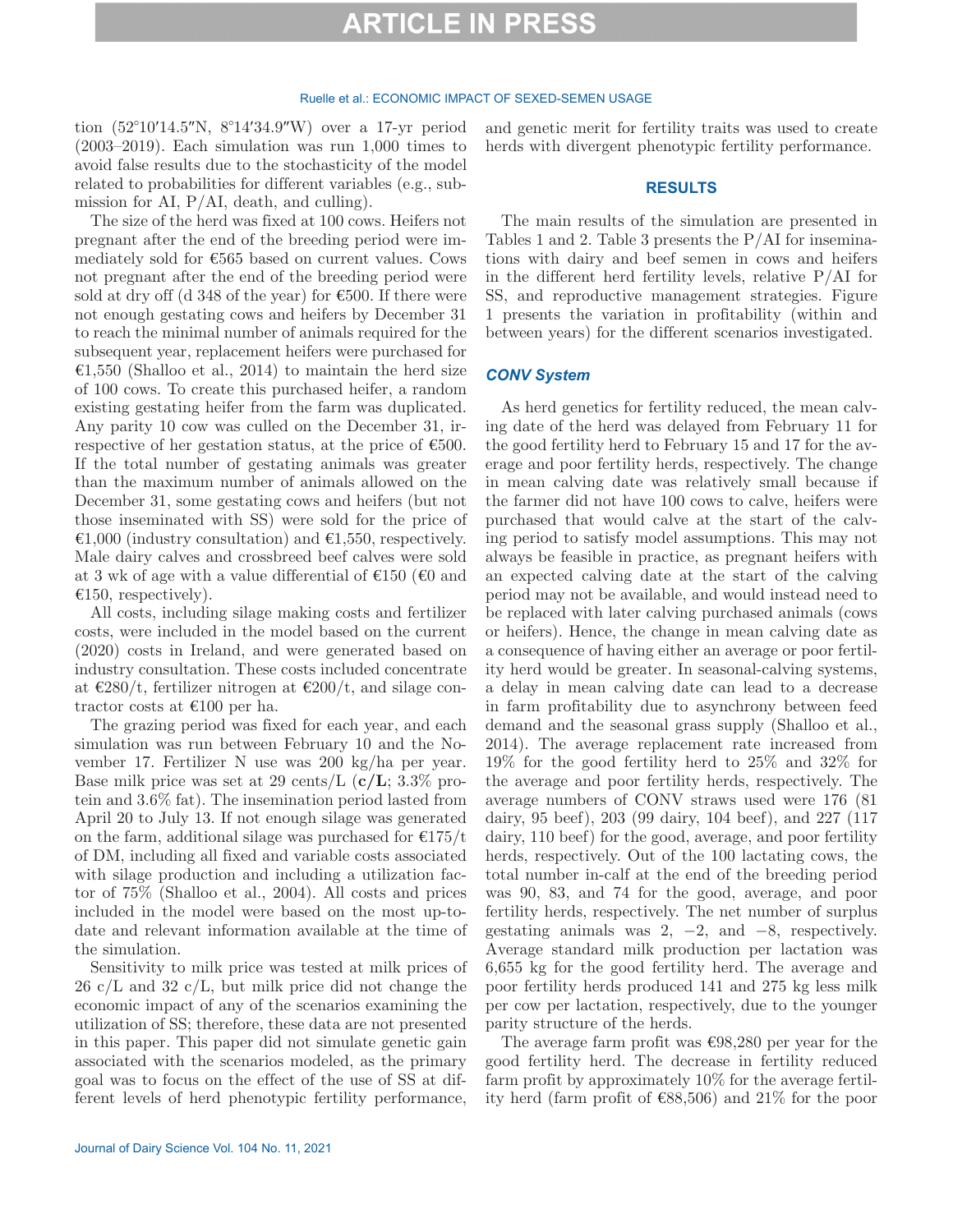#### Ruelle et al.: ECONOMIC IMPACT OF SEXED-SEMEN USAGE

fertility herd (farm profit of  $\epsilon$ 77,956) compared with the good fertility herd. The average insemination costs were  $\epsilon$ 3,259,  $\epsilon$ 3,818, and  $\epsilon$ 4,344 for the good, average, and poor fertility herds, respectively. Similarly, the value of nonreplacement calf sales was greater in good fertility herds ( $\epsilon$ 7,899) compared with average ( $\epsilon$ 7,345) and poor  $(66,599)$  fertility herds, respectively.

### *S Simulations (85% of Conventional)*

On average across all herd fertility levels, the S simulations resulted in mean calving date delayed by 1.8 d, and the replacement rate increased by 0.8% (Table 1). The magnitude of the increase in the replacement rate reflected the fertility status of the herd  $(+0.6\%, +0.8\%,$ and  $+1.1\%$  for the good, average, and poor fertility herds, respectively). The small increase in replacement rate might seem surprising, but when looking at only

the dairy AI events,  $P/AI$  decreased from 60% to 51% for the good fertility herds, 47% to 40% for the average fertility herds, and 37% to 31% for the poor fertility herds (Table 3). For the heifers, P/AI decreased from 74% to 63% for the good fertility herds, 69% to 59% for the average fertility herds, and 64% to 55% for the poor fertility herds. Those reductions are in line with the 85% relative P/AI expected for SS. When looking at the entire herd and including all AI events, however, the utilization of SS on some dams led to a decrease in herd mean  $P/AI$  from 64% to 61% for the good fertility herds, 52% to 50% for the average fertility herds and 44% to 42% for the poor fertility herds, which explains the small variation in replacement rate.

The average number of SS straws used was of 54, 65, and 77, and the average number of beef semen straws used was 131, 146, and 158 for the good, average, and poor fertility herds, respectively. This resulted in 25, 26,

Table 1. Effect of herd fertility level, relative pregnancy per AI (P/AI) for sexed semen and reproductive management strategies on the main reproduction outcome variables

| Herd<br>fertility | Relative<br>P/AI | Strategy                          | Mid<br>calving<br>date | Replacement<br>rate $(\%)$ | Male dairy<br>calves<br>born $(n)$ | Female dairy<br>calves<br>born (n) | <b>Beef</b><br>calves<br>(n) | Gestating<br>$\cos$<br>(n) | Gestating<br>heifer<br>(n) | Net surplus<br>gestating<br>$dams2$ (n)              |
|-------------------|------------------|-----------------------------------|------------------------|----------------------------|------------------------------------|------------------------------------|------------------------------|----------------------------|----------------------------|------------------------------------------------------|
| Good              | $\rm CONV$       |                                   | $41.3\,$               | 19.4                       | $23\,$                             | $\bf 23$                           | $53\,$                       | 90                         | 22                         | $\sqrt{2}$                                           |
|                   | 100%             | $\mathbf S$                       | 40.6                   | 19.5                       | 3                                  | $25\,$                             | $72\,$                       | $90\,$                     | $\bf 23$                   | $\sqrt{3}$                                           |
|                   |                  | $\mathrm{S}_\text{Sel}$           | 40.2                   | 20.4                       | $\boldsymbol{3}$                   | $25\,$                             | 71                           | 90                         | 23                         | $\overline{4}$                                       |
|                   |                  | $\mathcal{S}_{\text{sync}}$       | 34.9                   | 21.1                       | $\boldsymbol{3}$                   | $25\,$                             | $72\,$                       | 91                         | $24\,$                     | $\bf 5$                                              |
|                   | $85\%$           | S                                 | 43.0                   | $20.0\,$                   | $\boldsymbol{3}$                   | $25\,$                             | $72\,$                       | $90\,$                     | $\bf 23$                   | $\overline{3}$                                       |
|                   |                  | $\mathbf{S}_{\operatorname{Sel}}$ | 42.5                   | 20.8                       | $\boldsymbol{3}$                   | $25\,$                             | 71                           | $90\,$                     | $\bf 23$                   |                                                      |
|                   |                  | $S_{\rm{sync}}$                   | 36.4                   | 21.0                       | $\boldsymbol{3}$                   | $25\,$                             | $72\,$                       | 91                         | $\bf 23$                   |                                                      |
|                   | $70\%$           | S                                 | 46.3                   | 20.6                       | 3                                  | $25\,$                             | 71                           | $89\,$                     | 23                         | $\begin{array}{c} 3 \\ 5 \\ 2 \\ 2 \\ 4 \end{array}$ |
|                   |                  | $\mathrm{S}_\text{Sel}$           | 45.7                   | 21.3                       | 3                                  | $25\,$                             | $71\,$                       | $89\,$                     | $\bf 23$                   |                                                      |
|                   |                  | $S_{\text{sync}}$                 | $38.3\,$               | 21.1                       | 3                                  | 24                                 | $72\,$                       | 91                         | $\bf 23$                   |                                                      |
| Average           | <b>CONV</b>      |                                   | 45.6                   | 25.2                       | $25\,$                             | $25\,$                             | 49                           | $83\,$                     | 24                         |                                                      |
|                   | 100%             | $\mathbf S$                       | 45.3                   | $25.2\,$                   | 4                                  | $26\,$                             | 69                           | $83\,$                     | $24\,$                     | $\frac{-2}{-2}$<br>$\frac{-2}{-2}$                   |
|                   |                  | $\mathrm{S_{\text{Sel}}}$         | 45.1                   | 25.3                       | $\overline{4}$                     | $26\,$                             | 69                           | $83\,$                     | $24\,$                     |                                                      |
|                   |                  | $\mathcal{S}_{\text{sync}}$       | 39.2                   | 24.5                       | $\overline{4}$                     | $25\,$                             | 70                           | $85\,$                     | $24\,$                     | $\boldsymbol{0}$                                     |
|                   | $85\%$           | S                                 | $47.5\,$               | $26.0\,$                   | $\rm 5$                            | $26\,$                             | 69                           | $82\,$                     | $24\,$                     | $-3\,$                                               |
|                   |                  | $\mathbf{S}_{\operatorname{Sel}}$ | 47.4                   | 26.0                       | $\overline{5}$                     | $26\,$                             | 69                           | $82\,$                     | $24\,$                     | $-2$                                                 |
|                   |                  | $\mathbf{S}_{\text{sync}}$        | 40.5                   | 24.7                       | 4                                  | $25\,$                             | 70                           | $84\,$                     | 24                         | $-1$                                                 |
|                   | $70\%$           | S                                 | $50.6\,$               | 27.2                       | $\overline{5}$                     | $26\,$                             | 68                           | $80\,$                     | $24\,$                     | $-4\,$                                               |
|                   |                  | $\mathrm{S}_\text{Sel}$           | 50.4                   | 27.2                       | $\overline{5}$                     | $27\,$                             | 67                           | $80\,$                     | 24                         | $-4$                                                 |
|                   |                  | $S_{\rm{sync}}$                   | 41.9                   | 24.9                       | $\overline{4}$                     | $25\,$                             | 70                           | $84\,$                     | $\bf 23$                   | $-1$                                                 |
| Poor              | <b>CONV</b>      |                                   | 47.7                   | $32.0\,$                   | 27                                 | $\ensuremath{28}$                  | 44                           | $74\,$                     | $26\,$                     | $-8\,$                                               |
|                   | 100%             | $\mathbf S$                       | 47.7                   | 31.9                       | 6                                  | $28\,$                             | 65                           | $75\,$                     | $25\,$                     | $-7$                                                 |
|                   |                  | $\mathrm{S}_\text{Sel}$           | 47.7                   | 32.0                       | 6                                  | $28\,$                             | 65                           | $75\,$                     | $26\,$                     | $-7$                                                 |
|                   |                  | $\mathbf{S}_{\text{sync}}$        | 42.5                   | 30.0                       | 6                                  | 27                                 | 67                           | 77                         | $25\,$                     | $-5\,$                                               |
|                   | $85\%$           | S                                 | 49.4                   | $33.1\,$                   | $\overline{7}$                     | $\,29$                             | 64                           | $73\,$                     | 25                         | $-8$                                                 |
|                   |                  | $\mathrm{S}_{\mathrm{Sel}}$       | 49.3                   | $32.9\,$                   |                                    | $\,29$                             | 64                           | $73\,$                     | $26\,$                     | $-8\,$                                               |
|                   |                  | $\mathrm{S}_{\mathrm{sync}}$      | 43.4                   | $30.3\,$                   | 6                                  | $27\,$                             | 66                           | $77\,$                     | $25\,$                     | $-6$                                                 |
|                   | $70\%$           | S                                 | 52.0                   | 34.7                       | 8                                  | $\,29$                             | 62                           | $71\,$                     | $26\,$                     | $-10\,$                                              |
|                   |                  | $\mathrm{S}_\text{Sel}$           | 51.4                   | 34.5                       | 8                                  | $\,29$                             | 62                           | $72\,$                     | 26                         | $-10$                                                |
|                   |                  | $S_{\text{sync}}$                 | 44.3                   | $30.6\,$                   | 6                                  | 26                                 | 67                           | 76                         | 25                         | $-7$                                                 |

 ${}^{1}$ CONV = animals inseminated with nonsexed semen until 50 animals were pregnant; beef semen was used afterward. S = cows inseminated with sexed semen until 28 animals were pregnant; beef semen was used afterward.  $\tilde{S}_{\text{Sel}}$  = sexed semen was used only on animals with high predicted chance of successful conception (maximum of 28 animals pregnant with sexed semen); beef semen was used on other animals or after 28 pregnant animals were reached.  $S_{\text{Svac}} =$  synchronization of animals with high predicted chance of successful conception and use of sexed semen (to reach 28 animals pregnant); beef semen was used afterward.

2 Value on December 31; 10% of random culling was applied on gestating cows and 5% on gestating heifers.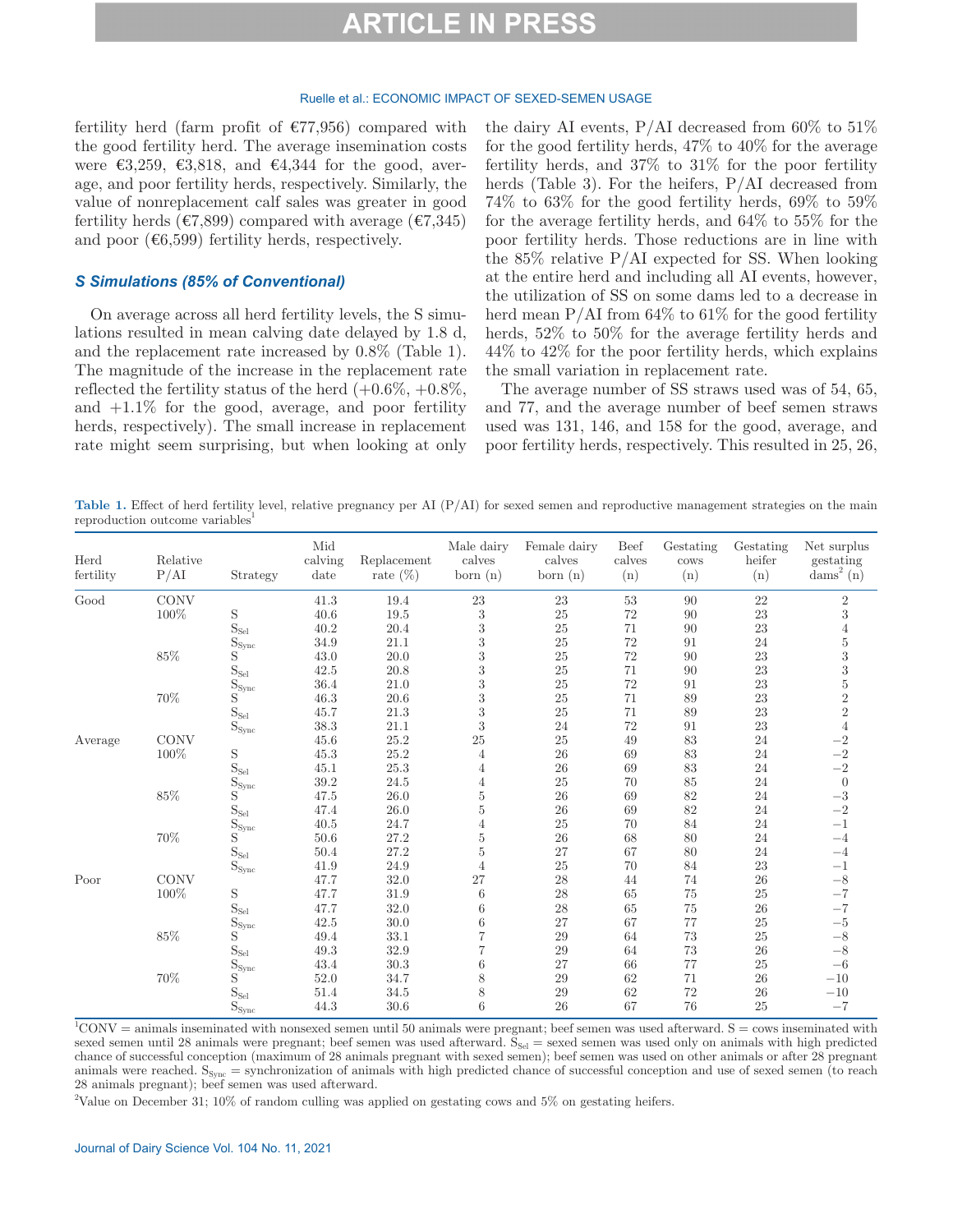### Ruelle et al.: ECONOMIC IMPACT OF SEXED-SEMEN USAGE

and 29 dairy heifer calves being born (plus 3, 5, and 7 male dairy calves). The increased number of dairy calf births and the greater proportion of male dairy calves with declining herd fertility was because any pregnant heifers that were purchased to maintain herd size were assumed to have been inseminated with CONV dairy breed semen. The number of beef calf births was 72, 69, and 64 for the good, average, and poor fertility herds, respectively. This represented an average increase in the number of beef calves born of 19, 20, and 20 calves compared with the CONV scenario for the good, average, and poor fertility herds, respectively. The average number of gestating cows at the end of the breeding season was 90, 82 and 73. There was a surplus of gestating animals (3) for the good fertility herd and a deficit of 3 and 8 for the average and poor fertility herd simulations, respectively.

The S simulation led to minimal change in profitability for the poor fertility herds  $(-\epsilon 52)$  but did lead to an increase in profitability for the average and the good fertility herds ( $\epsilon$ 532 and  $\epsilon$ 1,369; Table 2). The total costs for insemination were greater in the S simulation compared with the CONV simulation  $(+6862,$  $+\epsilon 1.012$ , and  $+\epsilon 1.177$  for the good, average, and poor fertility herds, respectively). The average revenue from calf sales was increased in the S simulations compared with the CONV simulations  $(+\epsilon 2, 831, +\epsilon 2, 951,$  and  $+\epsilon 2.959$  for the good, average, and poor fertility herds, respectively).

### *SSel Simulations (85% of Conventional)*

On average, across all the herd fertility levels, the  $S_{\text{Sel}}$  simulations resulted in the mean calving date being 1.6 d later and an increase in the replacement rate by 1.0% compared with the CONV simulations (Table 1). The S<sub>Sel</sub> led to a slightly greater replacement rate than the S simulation due to the fact that more heifers were inseminated with SS (average of  $+4.5$  inseminations across all fertility levels) due to their greater probabil-

**Table 2.** Effect of herd fertility level, relative pregnancy per AI (P/AI) for sexed semen and reproductive management strategies on profitability and costs related to semen usage<sup>1</sup>

| Herd<br>fertility | Relative<br>P/AI | Strategy                    | Average farm<br>profit $(\epsilon)$ | SD     | Insemination<br>$\cot(\epsilon)$ | Dairy AI<br>straws $(n)$ | Beef AI<br>straws $(n)$ | Total AI<br>straws $(n)$ |
|-------------------|------------------|-----------------------------|-------------------------------------|--------|----------------------------------|--------------------------|-------------------------|--------------------------|
| Good              | CONV             |                             | 98,290                              | 10,622 | 3,259                            | 81                       | 95                      | 176                      |
|                   | 100%             | S                           | 101,390                             | 9,628  | 3,773                            | 46                       | 132                     | 178                      |
|                   |                  | $\mathrm{S}_\text{Sel}$     | 100,960                             | 9,509  | 3,656                            | 42                       | 136                     | 178                      |
|                   |                  | $S_{\text{sync}}$           | 101,413                             | 9,248  | 4,912                            | 42                       | 137                     | 179                      |
|                   | $85\%$           | S                           | 99,659                              | 9,658  | 4,121                            | 54                       | 131                     | 185                      |
|                   |                  | $\rm S_{\rm Sel}$           | 99,427                              | 9,550  | 3,981                            | 49                       | 135                     | 184                      |
|                   |                  | $S_{\text{sync}}$           | 100,483                             | 9,252  | 5,472                            | 49                       | 136                     | 186                      |
|                   | $70\%$           | S                           | 97,312                              | 9,707  | 4,624                            | 66                       | 129                     | 194                      |
|                   |                  | $\rm S_{\rm Sel}$           | 97,086                              | 9,688  | 4,438                            | 60                       | 133                     | 194                      |
|                   |                  | $S_{\rm sync}$              | 99,097                              | 9,586  | 6,286                            | 60                       | 136                     | 196                      |
| Average           | <b>CONV</b>      |                             | 88,506                              | 10,833 | 3,818                            | 99                       | 104                     | 203                      |
|                   | 100%             | S                           | 91,335                              | 10,030 | 4,413                            | 55                       | 148                     | 203                      |
|                   |                  | $\mathrm{S}_\text{Sel}$     | 91,517                              | 9,940  | 4,225                            | 49                       | 154                     | 204                      |
|                   |                  | $S_{\text{sync}}$           | 93,601                              | 9,715  | 5,722                            | 49                       | 157                     | 206                      |
|                   | $85\%$           | S                           | 89,038                              | 10,123 | 4,830                            | 65                       | 146                     | 211                      |
|                   |                  | $\mathrm{S}_{\mathrm{Sel}}$ | 89,445                              | 9,989  | 4,592                            | 58                       | 153                     | 211                      |
|                   |                  | $S_{\text{sync}}$           | 92,274                              | 9,862  | 6,369                            | 58                       | 156                     | 214                      |
|                   | 70%              | $\mathbf{S}$                | 85,557                              | 10,190 | 5,455                            | 80                       | 142                     | 222                      |
|                   |                  | $\mathrm{S}_\text{Sel}$     | 86,036                              | 10,235 | 5,139                            | 71                       | 151                     | 221                      |
|                   |                  | $S_{\text{sync}}$           | 90,366                              | 10,219 | 7,330                            | 71                       | 155                     | 226                      |
| Poor              | <b>CONV</b>      |                             | 77,956                              | 10,803 | 4,344                            | 117                      | 110                     | 226                      |
|                   | 100%             | S                           | 80,807                              | 10,164 | 5,037                            | 65                       | 162                     | 227                      |
|                   |                  | $\rm S_{\rm Sel}$           | 81,120                              | 10,221 | 4,730                            | 56                       | 172                     | 227                      |
|                   |                  | $S_{\text{sync}}$           | 84,251                              | 10,189 | 6,433                            | 55                       | 175                     | 231                      |
|                   | $85\%$           | S                           | 77,904                              | 10,396 | 5,521                            | 77                       | 158                     | $235\,$                  |
|                   |                  | $\rm S_{\rm Sel}$           | 78,712                              | 10,314 | 5,129                            | 65                       | 170                     | 235                      |
|                   |                  | $S_{\text{sync}}$           | 82,692                              | 10,214 | 7,217                            | 66                       | 174                     | 240                      |
|                   | $70\%$           | S                           | 73,856                              | 10,435 | 6,226                            | 94                       | 153                     | 247                      |
|                   |                  | $\mathrm{S}_\text{Sel}$     | 74,752                              | 10,482 | 5,729                            | 79                       | 166                     | 245                      |
|                   |                  | $S_{\text{sync}}$           | 80,461                              | 10,744 | 8,225                            | 80                       | 173                     | 253                      |

 ${}^{1}$ CONV = animals inseminated with nonsexed semen until 50 animals were pregnant; beef semen was used afterward. S = cows inseminated with sexed semen until 28 animals were pregnant; beef semen was used afterward.  $S_{\text{Sel}}$  = sexed semen was used only on animals with high predicted chance of successful conception (maximum of 28 animals pregnant with sexed semen); beef semen was used on other animals or after 28 pregnant animals were reached.  $S_{\text{sync}}$  = synchronization of animals with high predicted chance of successful conception and use of sexed semen (to reach 28 animals pregnant); beef semen was used afterward.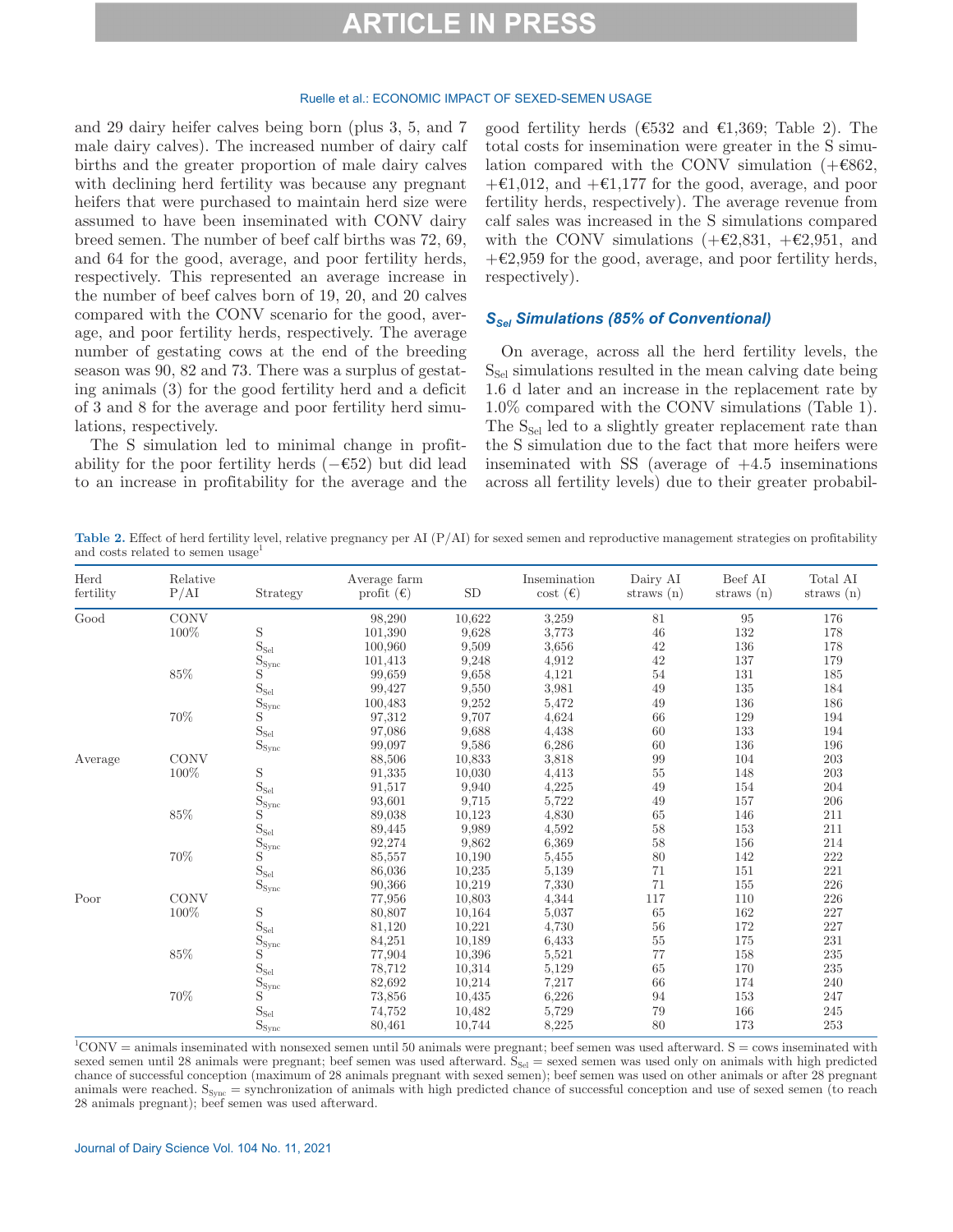#### Ruelle et al.: ECONOMIC IMPACT OF SEXED-SEMEN USAGE

| Herd<br>fertility     | Relative<br>P/AI | Strategy                     | Heifer $P/AI$<br>dairy straws | $\text{Cow P/AI}$<br>dairy straws | Heifer $P/AI$<br>beef straws | Cow P/AI<br>beef straws | Overall<br>average $P/AI$ |
|-----------------------|------------------|------------------------------|-------------------------------|-----------------------------------|------------------------------|-------------------------|---------------------------|
| Good                  | $\rm CONV$       |                              | 74                            | 60                                | 74                           | $63\,$                  | 64                        |
|                       | $100\%$          | $\mathbf S$                  | 74                            | 60                                | 74                           | 62                      | 64                        |
|                       |                  | $\mathcal{S}_{\mathrm{Sel}}$ | $74\,$                        | 65                                | 74                           | 61                      | 64                        |
|                       |                  | $\mathrm{S}_{\mathrm{sync}}$ | 74                            | 66                                | 74                           | 62                      | 64                        |
|                       | $85\%$           | $\mathbf S$                  | 63                            | 51                                | 74                           | 62                      | 61                        |
|                       |                  | $\mathrm{S}_\text{Sel}$      | $63\,$                        | $55\,$                            | 74                           | 61                      | 61                        |
|                       |                  | $\mathrm{S}_{\mathrm{sync}}$ | $63\,$                        | $56\,$                            | 74                           | 62                      | 62                        |
|                       | $70\%$           | $\mathbf S$                  | $52\,$                        | 42                                | 74                           | 63                      | $58\,$                    |
|                       |                  | $\mathcal{S}_{\mathrm{Sel}}$ | $52\,$                        | $\sqrt{46}$                       | 74                           | 61                      | $58\,$                    |
|                       |                  | $\mathrm{S}_{\mathrm{sync}}$ | $52\,$                        | 45                                | 74                           | 61                      | $58\,$                    |
| Average               | <b>CONV</b>      |                              | 69                            | 47                                | 69                           | 51                      | $52\,$                    |
|                       | $100\%$          | S                            | 69                            | 47                                | 69                           | 50                      | $52\,$                    |
|                       |                  | $\mathrm{S}_\text{Sel}$      | 69                            | $52\,$                            | 69                           | 48                      | $52\,$                    |
|                       |                  | $S_{\text{sync}}$            | 69                            | $52\,$                            | 69                           | 49                      | $53\,$                    |
|                       | $85\%$           | $\mathbf S$                  | $59\,$                        | 40                                | 69                           | 50                      | $50\,$                    |
|                       |                  | $\mathcal{S}_{\mathrm{Sel}}$ | $59\,$                        | 44                                | 69                           | 48                      | $50\,$                    |
|                       |                  | $S_{\text{sync}}$            | $59\,$                        | 44                                | 69                           | 49                      | $51\,$                    |
|                       | $70\%$           | S                            | 48                            | $32\,$                            | 69                           | 50                      | 47                        |
|                       |                  | $\mathcal{S}_{\mathrm{Sel}}$ | $48\,$                        | $36\,$                            | 69                           | 48                      | 47                        |
|                       |                  | $\mathrm{S}_{\mathrm{sync}}$ | $48\,$                        | $36\,$                            | 69                           | 49                      | 47                        |
| $\operatorname{Poor}$ | <b>CONV</b>      |                              | 64                            | 37                                | 64                           | 42                      | 44                        |
|                       | 100%             | S                            | 64                            | 37                                | 64                           | 41                      | 44                        |
|                       |                  | $\mathrm{S}_{\mathrm{Sel}}$  | 64                            | $43\,$                            | 64                           | 39                      | 44                        |
|                       |                  | $\mathrm{S}_{\mathrm{sync}}$ | $64\,$                        | 43                                | 64                           | 40                      | 44                        |
|                       | $85\%$           | $\mathbf S$                  | $55\,$                        | 31                                | 64                           | 41                      | 42                        |
|                       |                  | $\mathcal{S}_{\mathrm{Sel}}$ | $55\,$                        | $36\,$                            | 64                           | 39                      | 42                        |
|                       |                  | $\mathrm{S}_{\mathrm{sync}}$ | $55\,$                        | $36\,$                            | 64                           | 40                      | 42                        |
|                       | $70\%$           | $\mathbf S$                  | $45\,$                        | 25                                | 64                           | 41                      | $39\,$                    |
|                       |                  | $\mathbf{S}_{\mathrm{Sel}}$  | 45                            | $30\,$                            | 64                           | 39                      | $40\,$                    |
|                       |                  | $S_{\text{sync}}$            | 45                            | 29                                | 64                           | 39                      | 40                        |

**Table 3.** Effect of herd fertility level, relative pregnancy per AI (P/AI) for sexed semen and reproductive management strategies on P/AI for inseminations with dairy and beef breed semen straws

 ${}^{1}$ CONV = animals inseminated with nonsexed semen until 50 animals were pregnant; beef semen was used afterward. S = cows inseminated with sexed semen until 28 animals were pregnant; beef semen was used afterward.  $S_{\text{Sel}}$  = sexed semen was used only on animals with high predicted chance of successful conception (maximum of 28 animals pregnant with sexed semen); beef semen was used on other animals or after 28 pregnant animals were reached.  $S_{\text{Syc}} =$  synchronization of animals with high predicted chance of successful conception and use of sexed semen (to reach 28 animals pregnant); beef semen was used afterward.

ity of success. The strategy of choosing the best fertility cows for targeted usage of SS resulted in greater P/AI for the dairy inseminations on cows in the  $S_{\text{Sel}}$  compared with the S simulation (average increase of 4.6%), but consequently resulted in a small decrease in  $P/$ AI for the beef insemination on cows (average decrease of 1.6%). Collectively, this resulted in similar overall herd percentage of success between the 2 insemination strategies (Table 3). The average number of SS straws used was 49, 58, and 65 for the good, average, and poor fertility herd simulations, respectively. This was 4, 7, and 12 less than for the S simulations. The average number of beef semen straws was 135, 153, and 170 for the good, average, and poor fertility herd simulations, respectively, which was greater than both the CONV simulations  $(+39, +49, \text{ and } +60, \text{ respectively})$  and the S simulations  $(+4, +7, \text{ and } +11, \text{ respectively})$ . This resulted in 71, 69, and 64 beef calves being born in the good, average, and poor fertility herd simulations, respectively. The average number of gestating cows at the

end of the grazing season was 90, 82, and 73 animals for the good, average, and poor fertility herds, respectively. There was a surplus of gestating animals (3) for the good fertility herd and a deficit of 2 and 8 for the average and poor fertility herd simulations, respectively.

The  $S_{\text{Sel}}$  simulations resulted in average farm profit that was similar to the CONV simulation. The insemination cost was greater in the  $S_{\text{Sel}}$  simulations by  $(+\epsilon 1,138, +\epsilon 940,$  and  $+\epsilon 757$  for the good, average and poor fertility herds, respectively) when compared with the CONV simulations (Table 2). When compared with the S simulation, the  $S_{\text{Sel}}$  strategy of selecting specific cows for SS usage led to a small decrease in farm profit for the good fertility herd simulation (−€231), which was due to the small increase in replacement rate as more heifers were inseminated with SS due to their better fertility performance. For the average and poor fertility herd simulations,  $S_{\text{Sel}}$  led to an increase in total farm profit compared with the S simulations  $(+\epsilon)408$ and  $+$ €809, respectively). The average revenue from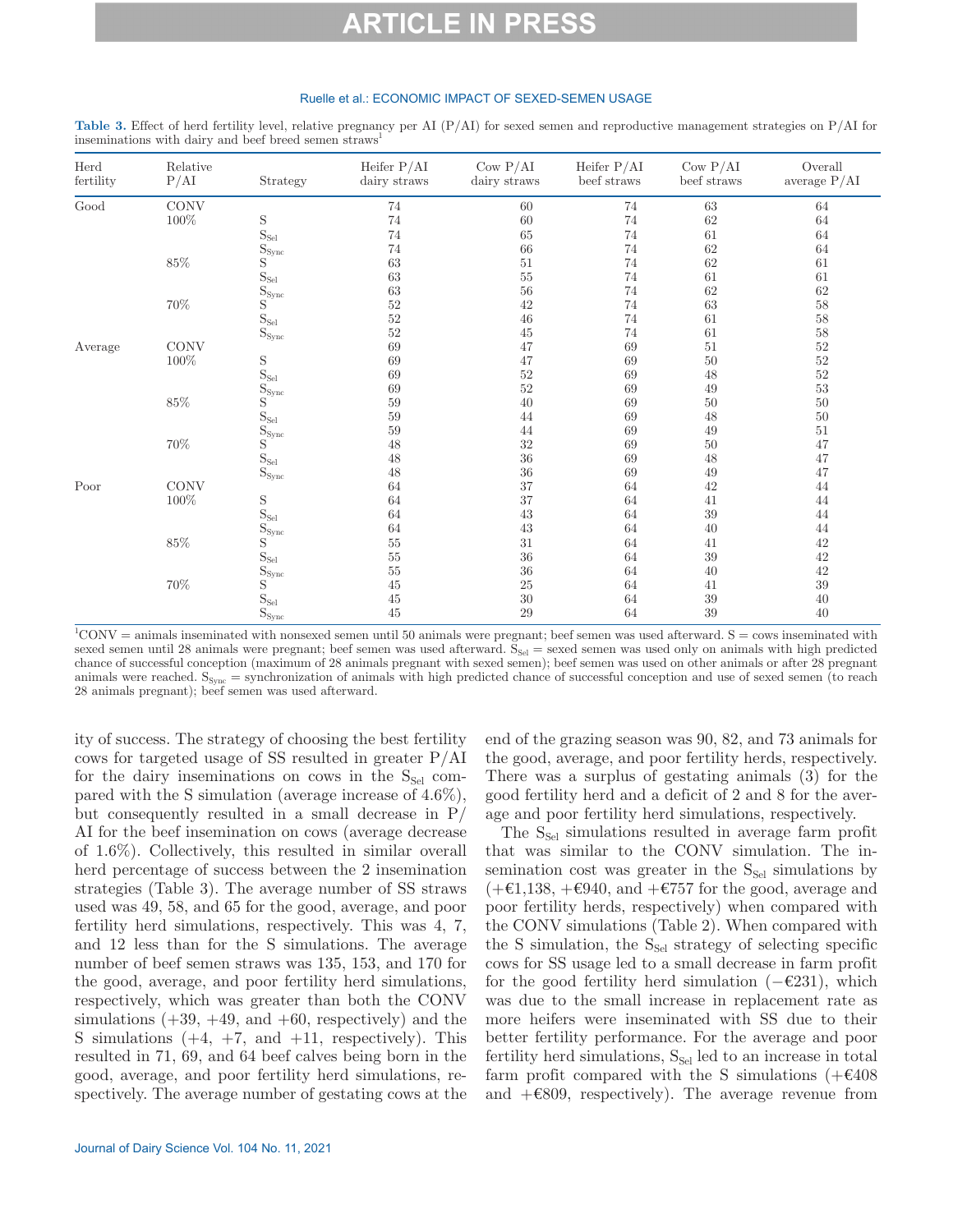# RTICLE IN

125,000 100,000 poop 75000 50,000 125,000 Farm Net Profit (€) type 100,000 CONV эрыза s 75,000  $\mathbf{S}_\text{sel}$ 50,000  $S_{syn}$ 125,000 100,000 100d 75,000 50,000 2016 2017 2018 Year

#### Ruelle et al.: ECONOMIC IMPACT OF SEXED-SEMEN USAGE

**Figure 1.** Variation in farm net profit (1,000 simulations) for the final 3 yr of the simulations, depending on the type of insemination strategies and the fertility of the herd. CONV = animals inseminated with nonsexed semen until 50 animals were pregnant; beef semen was used afterward.  $S = \text{cows}$  inseminated with sexed semen until 28 animals were pregnant; beef semen was used afterward.  $S_{\text{Sel}} = \text{sexd}$  semen was used only on animals with high predicted chance of successful conception (maximum of 28 animals pregnant with sexed semen); beef semen was used on other animals or after 28 pregnant animals were reached.  $S_{\text{sync}}$  = synchronization of animals with high predicted chance of successful conception and use of sexed semen (to reach 28 animals pregnant); beef semen was used afterward.

calf sales was greater in the  $S_{\text{Sel}}$  simulations compared with the CONV simulation  $(+\epsilon 2,800, +\epsilon 2,932, )$  and  $+\epsilon 2,950$  for the good, average, and poor fertility herds, respectively). When compared with the S simulations, the  $S_{\text{Sel}}$  simulations led to a decrease in insemination costs of  $-€141, -€238,$  and  $-€392$  due to the reduced number of SS straws used.

## **S<sub>Sync</sub> Simulations (85% of Conventional)**

On average, across all the herd fertility levels,  $S_{Sync}$ resulted in an earlier mean calving day by 4.8 d compared with the CONV simulations, and the average replacement rate was exactly the same. When looking at the different fertility levels, however, the  $S_{Sync}$  simulations resulted in a 1.6% increase in the replacement rate for the good fertility herds and a decrease of 1.7% for the poor fertility herds compared with the CONV simulation. This was due to the fact that for the poor fertility herds, synchronizing the first insemination allowed time for more chances for the animal to be reinseminated during the breeding season, increasing the total number of cows in gestation at the end of the insemination period (increase of 3 gestating cows). The increase for the good fertility herd in replacement rate was due to the fact that when synchronized, some priority was given to heifers over cows as they had a higher P/AI, leading to more heifers coming into the herd.

The average number of beef semen straws used was 136, 156, and 174 for the good, average, and poor herd fertility simulations, which resulted in 72, 70, and 66 beef calves sold, respectively. There was a surplus of gestating animals (5) for the good fertility herd and a deficit of 1 and 6 for the average and poor herd fertility simulations, respectively.

Across all levels of herd fertility, the  $S_{\text{sync}}$  simulations had greater farm profit compared with the CONV simulations (+€2,194, +€3,768, and +€4,736 for the good, average, and poor fertility herds, respectively).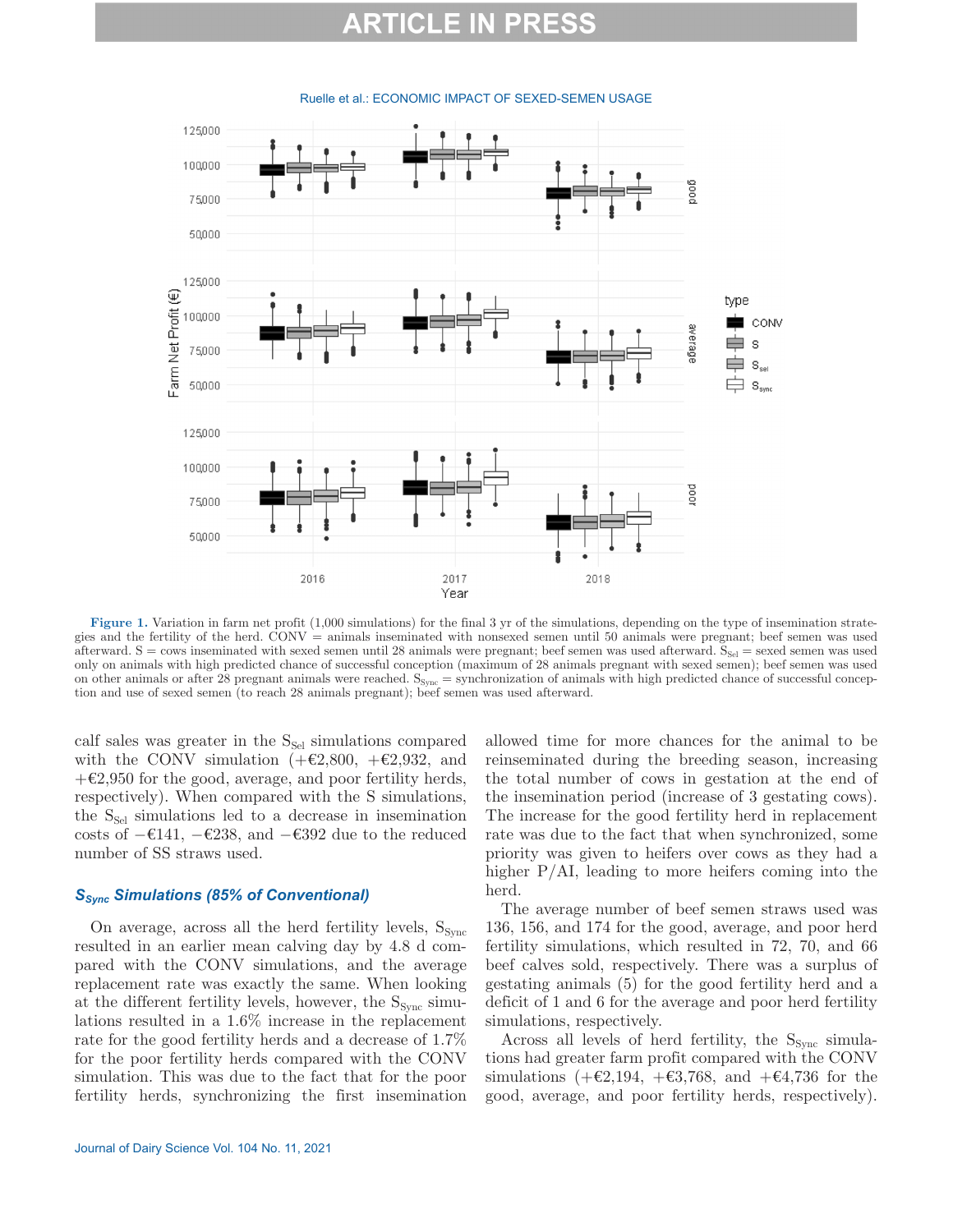#### Ruelle et al.: ECONOMIC IMPACT OF SEXED-SEMEN USAGE

The cost of hormone treatments per farm was  $\epsilon 1,479$ , €1,736, and €1,983 for the good, average, and poor fertility herd simulations, respectively. The increase in the cost of insemination (taking into account the hormonal treatment) for the  $S_{\text{sync}}$  simulations was +€2,213,  $+\epsilon 2,551$ , and  $+\epsilon 2,872$  compared with the CONV simulations, and  $+\epsilon 1,492, +\epsilon 1,777,$  and  $+\epsilon 2,087$  compared with the  $S_{\text{Sel}}$  for the good, average, and poor fertility herds, respectively. The average revenue from nonreplacement calf sales was greater than CONV ( $+\epsilon 2,855$ ,  $+€3,159$ , and  $+€3,354$ ) and S<sub>Sel</sub> ( $+€55$ ,  $+€226$ , and  $+\epsilon$ 404) for the good, average, and poor fertility herds, respectively.

## *Effect of the Variation in P/AI of SS*

Overall, if the relative  $P/AI$  with SS was 70% or less of CONV, the S and  $S_{\text{Sel}}$  scenarios had poorer farm profitability compared with using CONV, whereas the S<sub>Sync</sub> scenario still had a greater farm profit ( $-\epsilon$ 2,675,  $−€2,292$ , and  $+€1,725$  for the S, S<sub>Sel</sub>, and S<sub>Sync</sub>, respectively, averaged across all herd fertility simulations; Table 2). A decrease in farm net profit was expected with poorer  $P/AI$  arising from SS usage, and hence the increase in farm net profit for the  $S_{\text{Svac}}$  simulation could appear surprising. Despite a large reduction in  $P/AI$  for the dairy inseminations at 70% relative P/ AI, the replacement rate stayed the same between the CONV and  $S_{Sync}$ . Furthermore, the actual number of cows in gestation at the end of the insemination period was greater (1.6 cows more) in the  $S_{Sync}$  simulation compared with the CONV simulation due to earlier submission for AI on mating start date and allowing cows that were not pregnant after the first insemination more opportunities to return to estrus and get inseminated again. In addition, an earlier mean calving date (average of 4 d earlier) led to this slight increase in farm profit, despite the increased insemination cost compared with the CONV simulations.

Conversely, if the relative P/AI with SS was 100% of CONV, the use of SS always resulted in an increase in farm profitability compared with CONV  $(+61,521,$ + $\epsilon$ 1,910, and + $\epsilon$ 2,743 for the S, S<sub>Sel</sub>, and S<sub>Sync,</sub> respectively, averaged across all herd fertility simulations).

### *Yearly Scenario Variations*

On average, the interannual variation measured by standard deviation represented 11.4% of the total net profit (considering only variation in weather and its effect on grass growth). This ranged from 9.1% for the good fertility herd  $S_{\text{sync}}$  simulation at 100% relative  $P/AI$  with SS to  $14.1\%$  for the poor fertility herd S simulation at 70% relative P/AI with SS. Overall, increasing the level of herd fertility decreased the percentage variation in farm net profit, and apart from the 70% relative P/AI simulations, the use of SS also reduced the percentage variation (Figure 1). This was due to the greater effect of randomness in the sex of the offspring derived from dairy AI in the CONV simulations, increasing the chance of having an inadequate number of female dairy calves in a given year. Figure 1 illustrates the variability between years in farm net profit for the different simulations. The variability for each year was partially dependent on the "luck" of insemination outcomes (pregnancy: 0 or 1; calf sex: male or female). Figure 1 also highlights the effect of a year with poor grass growth; for example, adverse weather conditions in Ireland in 2018 reduced farm profitability for all herds regardless of their fertility level and reproductive management strategies.

### **DISCUSSION**

In seasonal-calving systems, excellent fertility is critical to keep the replacement rate low and also ensuring the synchrony of feed supply and feed demand (Shalloo et al., 2014). This is fundamentally different to indoor systems, where the seasonal variation in diet and feed availability is less pronounced if present at all. This study has highlighted the effect of herd fertility performance on profitability of dairy farms. The costs included in this study do not include hidden factors such as increased labor costs, reduced potential for expansion, or reduced realization of genetic gain. For herds that are achieving suboptimal fertility performance (e.g., average or poor fertility herds simulated in the current study), the focus should be on first improving fertility before other considerations are made regarding incorporating use of SS.

An improvement in herd phenotypic fertility performance could come from either improving the genetic merit for fertility traits in the herd or improved fertility management such as optimal BCS and energy balance at insemination (Cutullic et al., 2012). There is clearly large potential to increase profitability through improving herd fertility. Several studies have shown links between herd fertility and profitability (González-Recio et al., 2004; Shalloo et al., 2014). The costs associated with infertility in dairy herds can be broadly divided into the following 4 main categories: (1) longer calving intervals, (2) increased culling, (3) increased labor costs, and (4) increased costs associated with additional AI usage and interventions of one form or another. These costs were highlighted by Boichard (1990) when he highlighted additional inseminations, veterinary and hormonal costs,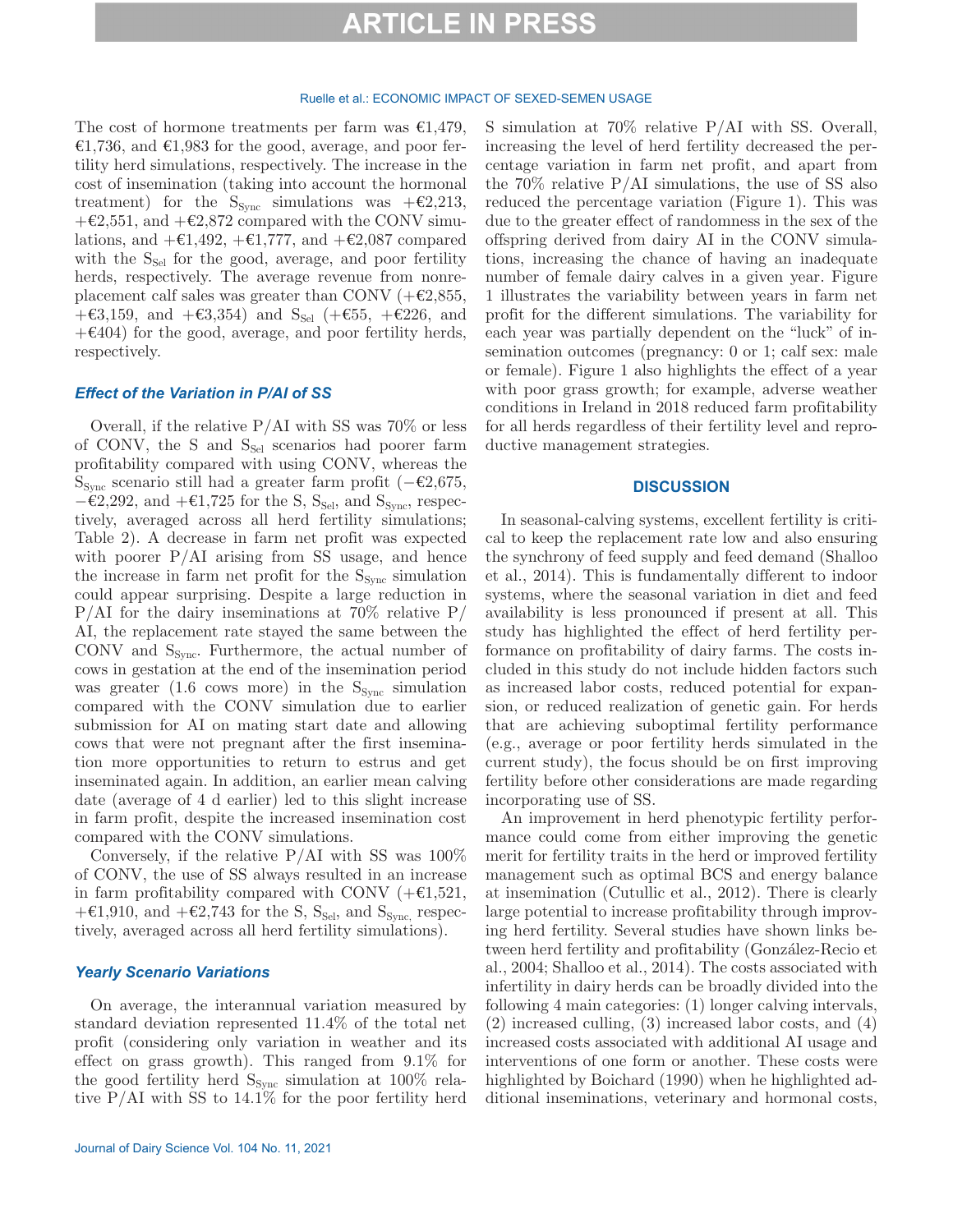### Ruelle et al.: ECONOMIC IMPACT OF SEXED-SEMEN USAGE

and a modification of current and subsequent lactations associated with infertility costs. In addition to these costs, which can be directly linked to infertility, there are indirect costs that can have significant implications for a dairy farm. These include reduced potential for herd expansion, and an increased likelihood of animals being purchased onto the farm, and thus presenting a biosecurity risk.

In dairy herds that use conventional dairy semen, male dairy calves are born in a large surplus. In the current study, when SS was used in a stable herd size scenario of 100 cows, we observed that the selective use of SS (at 85% relative P/AI) on heifers and targeted cows led to a slight increase in the farm profitability with  $(S_{\text{sync}})$  or without  $(S_{\text{Sel}})$  use of synchronization. The increased sale value of the beef calves more than compensated for the increased insemination costs, even when coupled with a reduction in  $P/AI$ . Synchronization led to a further increase in farm profit for herds with average or poor fertility (equal profitability for the good fertility herd) due to the further increase in beef calf sales and an earlier mean calving date. In compact seasonal-calving systems, an earlier mean calving date means that a greater proportion of the herd are at least 42 DIM when the breeding season starts, and hence have had more time for uterine repair and resumption of estrous cyclicity. This results in a greater chance of both submission and conception at the start of the breeding period (Murphy et al., 2016). Herds are also more likely to have a longer lactation, as dry off is often conducted on a fixed calendar date in seasonal-calving systems.

As previously reported by (Maicas et al., 2020), the effect of a reduction in herd fertility due to SS usage is not homogeneous across herds. For example, some bulls had no decrease in  $P/AI$  after sorting, whereas others had a marked reduction (Maicas et al., 2019, 2020). Similar observations have been reported for cows; cow fertility index, DIM at AI, BCS, and parity have strong influences on P/AI for both CONV and SS (Maicas et al., 2019). Furthermore, there is some evidence of an AI technician effect (Healy et al., 2013; Drake et al., 2020), implying that how the SS straws are handled at the time of AI has a large effect on the chance of successful pregnancy establishment.

A limitation of the current study was that it did not take into account any genetic gain through simulations of the study or variation in genetics within the herd. This choice was made because the overall objective was to highlight the effects of different strategies for incorporating SS use in herds with different levels of phenotypic fertility performance. In the current study, divergent levels of herd phenotypic fertility performance

Journal of Dairy Science Vol. 104 No. 11, 2021

were simulated using different cut-offs for the PTA values for fertility traits, but in reality, the reasons for differences between herds in phenotypic fertility performance are multifactorial (e.g., genetics, general husbandry, nutrition, health status). The incorporation of genetic gain in the current study could have led to phenotypic fertility performance converging in the different herds, which would have removed the fertility effects and made it impossible to ascertain the interaction of fertility and SS technologies. Although genetic gain was not simulated, it would be expected that the rate of genetic progress could be increased through targeting the usage of elite dairy bull genetics with the best dams in the herd, leading to faster genetic gain, and thus further profit gains in the  $S_{\text{Sel}}$  and  $S_{\text{sync}}$  scenarios. The most fertile animals will establish pregnancy at the start of the breeding period, and will hence calve at the start of the calving season. Using SS on targeted dams with the best EBI and excellent (predicted) fertility at the start of the breeding season would generate replacement heifers with superior EBI that enter the lactating herd 2 yr later. Therefore, the rate of genetic progress in the herd as a whole increases.

More importantly, SS could create an opportunity for beef farmers. The profitability of dairy calf to beef systems is greater than suckler beef systems (i.e., a beef cow produces a calf and the calf suckles on the cow until weaning). Therefore, increasing the proportion of beef derived from the dairy herd will increase profitability in the beef sector. The use of dairy SS to generate replacements combined with beef breed AI (or natural service beef breed bull) to generate nonreplacements would lead to a marked increase in the beef merit of the calves derived from the dairy herd. The generation of nonreplacement calves with better beef merit from dairy dams that are not suitable to generate replacements will help facilitate this process. Within the last decade, SS has become an important tool to reduce the numbers of low value male dairy calves, and improve the social sustainability and consumer image of the dairy industry. There is also potential to improve the environmental credentials of the beef industry due to the potential to reduce the number of suckler cows (Holden and Butler, 2018). If beef-cross calves derived from the dairy herd displace commercial (nonpedigree) suckler beef production, it could help individual countries to reduce the environmental footprint of ruminant production (Mazzetto et al., 2020; van Selm et al., 2021). Furthermore, a recent analysis of land use in Ireland indicated that dairy beef has the potential to increase the overall efficiency of how land is used (Hennessy, Teagasc, Fermoy, Ireland, personal communication), increasing the quantities of human edible protein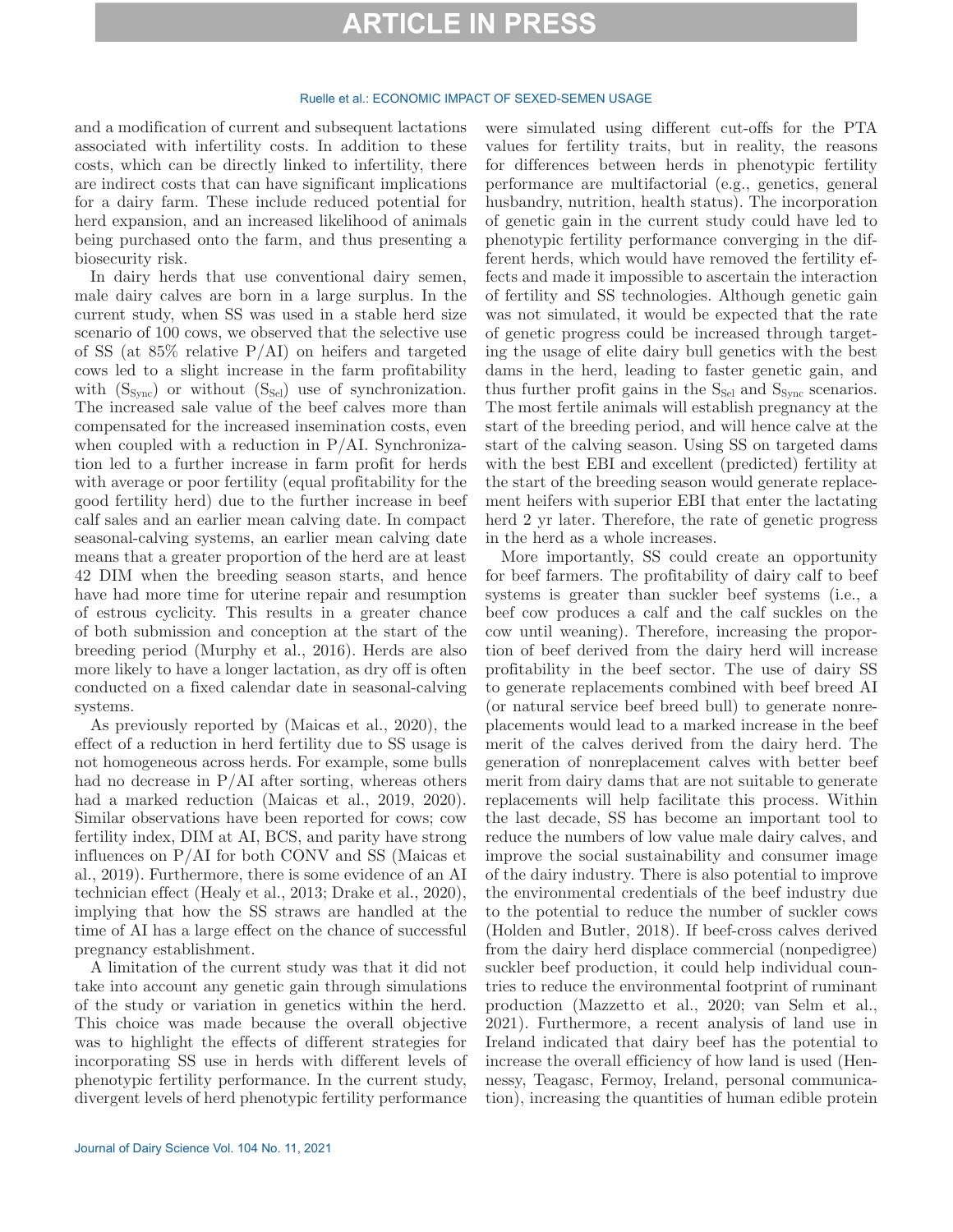### Ruelle et al.: ECONOMIC IMPACT OF SEXED-SEMEN USAGE

produced compared with a different system or enterprise. It is important to acknowledge that if the number of beef-cross calves was to markedly increase because of greater use of SS, the  $E150$  difference in value between a male dairy calf and a beef-cross calf could be reduced, reducing the profitability of SS scenarios. Nevertheless, the market is currently far from being saturated with beef-cross calves, and reducing the number of male dairy calves is a more pressing issue.

### **CONCLUSIONS**

This study highlighted that regardless of herd fertility, appropriate use of SS resulted in a slight increase in farm profitability and also simultaneously induced changes that improve the consumer perception of dairy farming. The use of synchronization and targeting the best dams for AI with SS would be a useful strategy to mitigate risk of poor  $P/AL$ . The use of SS has significant potential to help drive the integration between the dairy and beef herds if used correctly. The added advantage of increased genetic gain has the potential to further increase the potential of SS to deliver increased profitability in the future.

### **ACKNOWLEDGMENTS**

Funding from the Irish Department of Agriculture, Food and the Marine STIMULUS research grant MULTIREPRO (15/S/696; Dublin, Ireland) is greatly appreciated, as well as a research grant from Science Foundation Ireland and the Department of Agriculture, Food and the Marine on behalf of the Government of Ireland under the grant 16/RC/3835 (VistaMilk; Dublin, Ireland). We are also grateful for the funding provided by the Irish Dairy Levy Trust (Dublin, Ireland). The authors have not stated any conflicts of interest.

### **REFERENCES**

- Boichard, D. 1990. Estimation of the economic value of conception rate in dairy cattle. Livest. Prod. Sci. 24:187–204. [https://doi.org/](https://doi.org/10.1016/0301-6226(90)90001-M) [10.1016/0301-6226\(90\)90001-M.](https://doi.org/10.1016/0301-6226(90)90001-M)
- Butler, S. T., I. Hutchinson, A. Cromie, and L. Shalloo. 2014. Applications and cost benefits of sexed semen in pasture-based dairy production systems. Animal 8(Suppl. 1):165–172. [https://doi.org/](https://doi.org/10.1017/S1751731114000664) [10.1017/S1751731114000664.](https://doi.org/10.1017/S1751731114000664)
- Cutullic, E., L. Delaby, Y. Gallard, and C. Disenhaus. 2011. Towards a better understanding of the respective effects of milk yield and body condition dynamics on reproduction in Holstein dairy cows. Animal 6:476–487.<https://doi.org/10.1017/S175173111100173X>.
- Drake, E., S. Holden, V. Aublet, R. Doyle, C. Millar, S. Moore, C. Maicas, F. Randi, A. Cromie, P. Lonergan, and S. T. Butler. 2020. Evaluation of delayed timing of artificial insemination with sex-sorted sperm on pregnancy per artificial insemination in seasonal-calving, pasture-based lactating dairy cows. J. Dairy Sci. 103:12059–12068. [https://doi.org/10.3168/jds.2020-18847.](https://doi.org/10.3168/jds.2020-18847)
- Garner, D. L., B. Gledhill, D. Pinkel, S. Lake, D. Stephenson, M. Van Dilla, and L. Johnson. 1983. Quantification of the X-and Ychromosome-bearing spermatozoa of domestic animals by flow cytometry. Biol. Reprod. 28:312–321. [https://doi.org/10.1095/](https://doi.org/10.1095/biolreprod28.2.312) [biolreprod28.2.312](https://doi.org/10.1095/biolreprod28.2.312).
- González-Recio, O., M. Pérez-Cabal, and R. Alenda. 2004. Economic value of female fertility and its relationship with profit in Spanish dairy cattle. J. Dairy Sci. 87:3053–3061. [https://doi.org/10.3168/](https://doi.org/10.3168/jds.S0022-0302(04)73438-4) [jds.S0022-0302\(04\)73438-4](https://doi.org/10.3168/jds.S0022-0302(04)73438-4).
- Healy, A. A., J. House, and P. Thomson. 2013. Artificial insemination field data on the use of sexed and conventional semen in nulliparous Holstein heifers. J. Dairy Sci. 96:1905–1914. [https://doi.org/](https://doi.org/10.3168/jds.2012-5465) [10.3168/jds.2012-5465.](https://doi.org/10.3168/jds.2012-5465)
- Holden, S. A., and S. Butler. 2018. Review: Applications and benefits of sexed semen in dairy and beef herds. Animal 12:s97–s103. [https:](https://doi.org/10.1017/S1751731118000721) [//doi.org/10.1017/S1751731118000721.](https://doi.org/10.1017/S1751731118000721)
- Hutchinson, I. A., L. Shalloo, and S. Butler. 2013a. Expanding the dairy herd in pasture-based systems: The role of sexed semen use in virgin heifers and lactating cows. J. Dairy Sci. 96:6742–6752. [https://doi.org/10.3168/jds.2012-6476.](https://doi.org/10.3168/jds.2012-6476)
- Hutchinson, I. A., L. Shalloo, and S. Butler. 2013b. Expanding the dairy herd in pasture-based systems: The role for sexed semen use on virgin heifers. J. Dairy Sci. 96:1312–1322. [https://doi.org/10](https://doi.org/10.3168/jds.2012-6126) [.3168/jds.2012-6126](https://doi.org/10.3168/jds.2012-6126).
- ICBF. 2017. What is EBI? Accessed Jan. 13, 2021. [https://www.icbf](https://www.icbf.com/wp/?p=5772) [.com/wp/?p=5772](https://www.icbf.com/wp/?p=5772).
- ICBF. 2018. Update to Economic Values in the EBI. Accessed Jan. 13, 2021. <https://www.icbf.com/wp/?p=9695>.
- Macmillan, K. 2002. Advances in bovine theriogenology in New Zealand. 1. Pregnancy, parturition and the postpartum period. N. Z. Vet. J. 50(sup3):67–73.
- Maicas, C., S. Holden, E. Drake, A. Cromie, P. Lonergan, and S. Butler. 2020. Fertility of frozen sex-sorted sperm at  $4 \times 106$  sperm per dose in lactating dairy cows in seasonal-calving pasture-based herds. J. Dairy Sci. 103:929–939. [https://doi.org/10.3168/jds.2019](https://doi.org/10.3168/jds.2019-17131) [-17131](https://doi.org/10.3168/jds.2019-17131).
- Maicas, C., I. Hutchinson, J. Kenneally, J. Grant, A. Cromie, P. Lonergan, and S. Butler. 2019. Fertility of fresh and frozen sex-sorted semen in dairy cows and heifers in seasonal-calving pasture-based herds. J. Dairy Sci. 102:10530–10542. [https://doi.org/10.3168/jds](https://doi.org/10.3168/jds.2019-16740) [.2019-16740](https://doi.org/10.3168/jds.2019-16740).
- Mazzetto, A. M., G. Bishop, D. Styles, C. Arndt, R. Brook, and D. Chadwick. 2020. Comparing the environmental efficiency of milk and beef production through life cycle assessment of interconnected cattle systems. J. Clean. Prod. 277:124108. [https://doi.org/10](https://doi.org/10.1016/j.jclepro.2020.124108) [.1016/j.jclepro.2020.124108.](https://doi.org/10.1016/j.jclepro.2020.124108)
- McDonald, R., L. Shalloo, K. Pierce, and B. Horan. 2013. Evaluating expansion strategies for startup European Union dairy farm businesses. J. Dairy Sci. 96:4059–4069. [https://doi.org/10.3168/](https://doi.org/10.3168/jds.2012-6365) [jds.2012-6365](https://doi.org/10.3168/jds.2012-6365).
- McEvoy, M., M. O'Donovan, and L. Shalloo. 2011. Development and application of an economic ranking index for perennial ryegrass cultivars. J. Dairy Sci. 94:1627–1639. [https://doi.org/10.3168/jds](https://doi.org/10.3168/jds.2010-3322) [.2010-3322](https://doi.org/10.3168/jds.2010-3322).
- Murphy, C., L. Shalloo, I. Hutchinson, and S. Butler. 2016. Expanding the dairy herd in pasture-based systems: The role of sexed semen within alternative breeding strategies. J. Dairy Sci. 99:6680–6692. [https://doi.org/10.3168/jds.2015-10378.](https://doi.org/10.3168/jds.2015-10378)
- Oikawa, K., T. Yamazaki, S. Yamaguchi, H. Abe, H. Bai, M. Takahashi, and M. Kawahara. 2019. Effects of use of conventional and sexed semen on the conception rate in heifers: A comparison study. Theriogenology 135:33–37. [https://doi.org/10.1016/j](https://doi.org/10.1016/j.theriogenology.2019.06.012) [.theriogenology.2019.06.012](https://doi.org/10.1016/j.theriogenology.2019.06.012).
- Ruelle, E., L. Delaby, and L. Shalloo. 2019. Linkage between predictive transmitting ability of a genetic index, potential milk production, and a dynamic model. J. Dairy Sci. 102:3512–3522. [https://doi](https://doi.org/10.3168/jds.2018-15197) [.org/10.3168/jds.2018-15197.](https://doi.org/10.3168/jds.2018-15197)
- Ruelle, E., L. Delaby, M. Wallace, and L. Shalloo. 2016. Development and evaluation of the herd dynamic milk model with focus on the individual cow component. Animal 10:1986–1997. [https://doi.org/](https://doi.org/10.1017/S1751731116001026) [10.1017/S1751731116001026.](https://doi.org/10.1017/S1751731116001026)